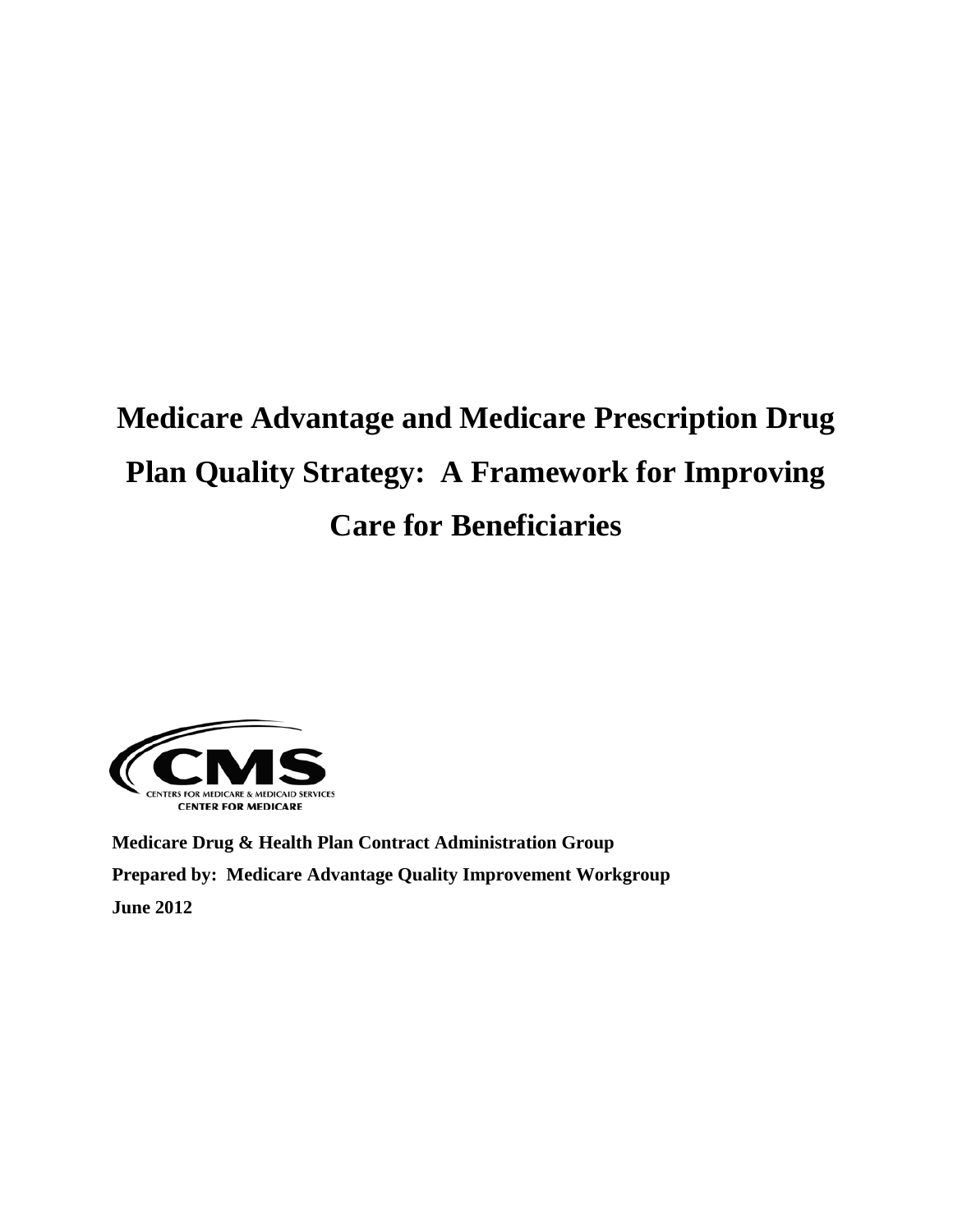## **Acknowledgements**

The work described in this report could not have been accomplished without the dedication and commitment of the staff and leadership across the Centers for Medicare & Medicaid Services who participated on the Medicare Advantage Quality Improvement Workgroup under the direction of CAPT Marsha Davenport, M.D, MPH, USPHS. We would like to thank all of the subcommittee leads and co-leads for coordinating the subcommittees and the subcommittee members for their thoughtful input on the goals, objectives, action steps, and metrics. We would also like to thank the workgroup for its support, feedback and guidance on the materials prepared by the subcommittees.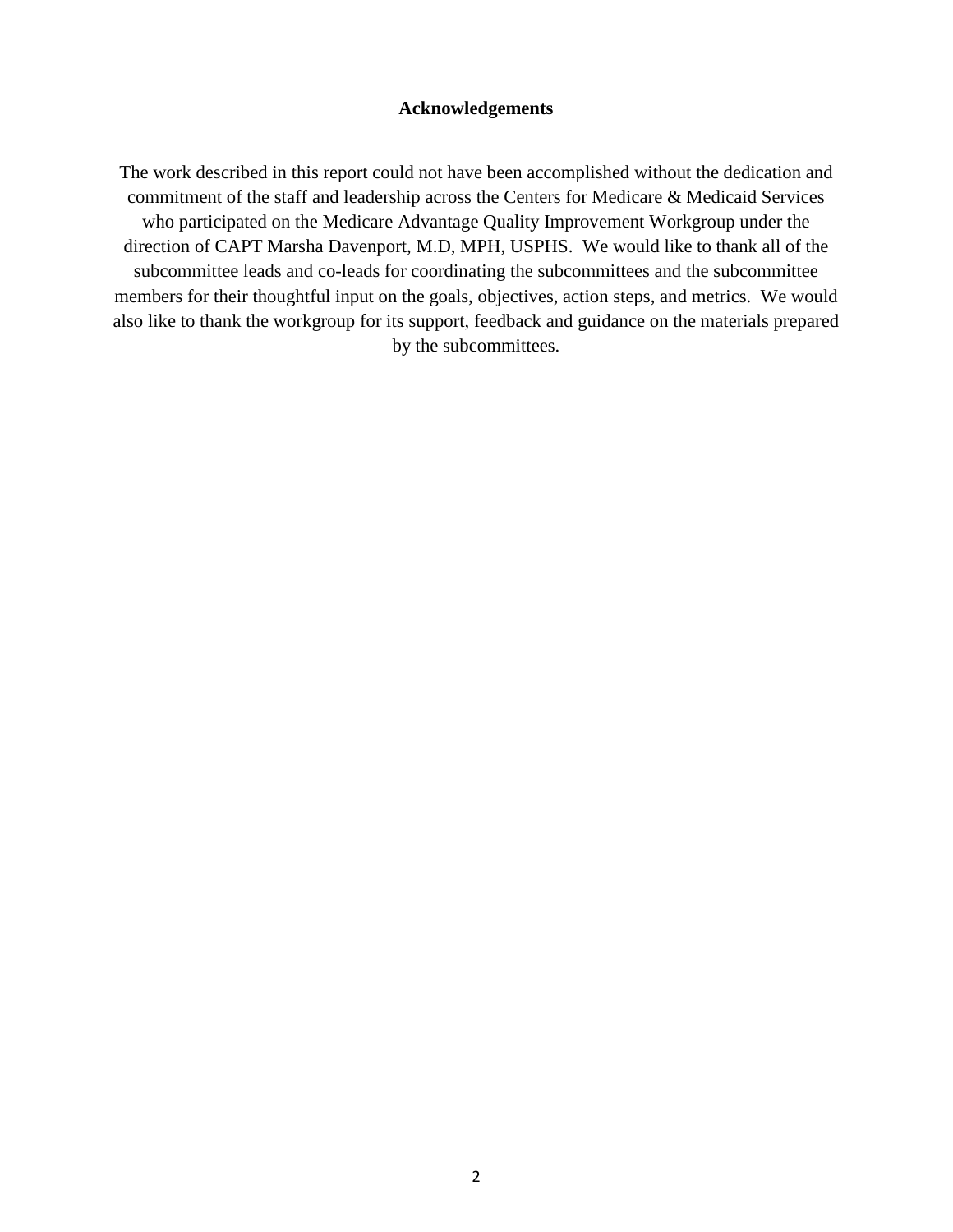## **Background**

In early 2010, the Centers for Medicare & Medicaid Services (CMS) developed a draft Quality Improvement Strategy for the Medicare Advantage (MA) and Prescription Drug Plan (PDP) Programs based on the Institute of Medicine (IOM) report from  $2001<sup>1</sup>$  and the Triple Aim. <sup>2</sup> This strategy was expanded in 2011 to reflect the Department of Health and Human Services' (HHS) National Strategy for Quality Improvement in Health Care, referred to as the National Quality Strategy  $(NQS)^3$ , and the National Prevention Strategy  $(NPS)^4$  that were developed in accordance with the Affordable Care Act (ACA).

The overall goal of our MA and PDP Quality Strategy is to improve the quality of care for Medicare beneficiaries enrolled in these programs. The foundation of this strategy and the quality improvement (QI) program is improving care coordination and providing health care using evidence-based clinical protocols. All Medicare Advantage Organizations (MAOs) are required, as a condition of their contract with CMS, to develop a QI program that is based on care coordination for enrollees. The MA and PDP Quality Strategy is designed to strengthen this requirement by providing a framework for MAOs and PDPs to improve care, services, and patient health outcomes.

## Purpose

The purpose of this document is to outline the MA and PDP Quality Strategy. This report is the culmination of a coordinated staff effort and leadership across CMS working on quality. CMS intends for this Quality Strategy to serve as a framework to advance our continuous QI efforts and to establish a culture of improving quality of care and services in the MA and PDP programs.

## Regulatory Framework

The requirements for the MA QI program are based in regulation as per 42 *Code of the Federal Regulations* § 422.152. The required QI components are listed below:

- 1. Chronic care improvement program (CCIP) 42 CFR §422.152(c);
- 2. Quality improvement projects (QIP) 42 CFR §422.152(d);
- 3. Develop and maintain a health information system  $(42 \text{ CFR }  $\frac{8422.152(f)(1)}{2}$ ;$
- 4. Encourage providers to participate in CMS and HHS QI initiatives (42 CFR §422.152(a)(3));
- 5. Contract with an approved Medicare Consumer Assessment of Health Providers and Systems (CAHPS<sup>®</sup>) vendor to conduct the Medicare CAHPS<sup>®</sup> satisfaction survey of Medicare enrollees (42 CFR §422.152(b)(5));
- 6. Include a program review process for formal evaluation of the QI Program on an annual basis (42 CFR §422.152(f)(2)); and,
- 7. For each plan, correct all problems that are identified (42 CFR §422.152(f)(3)).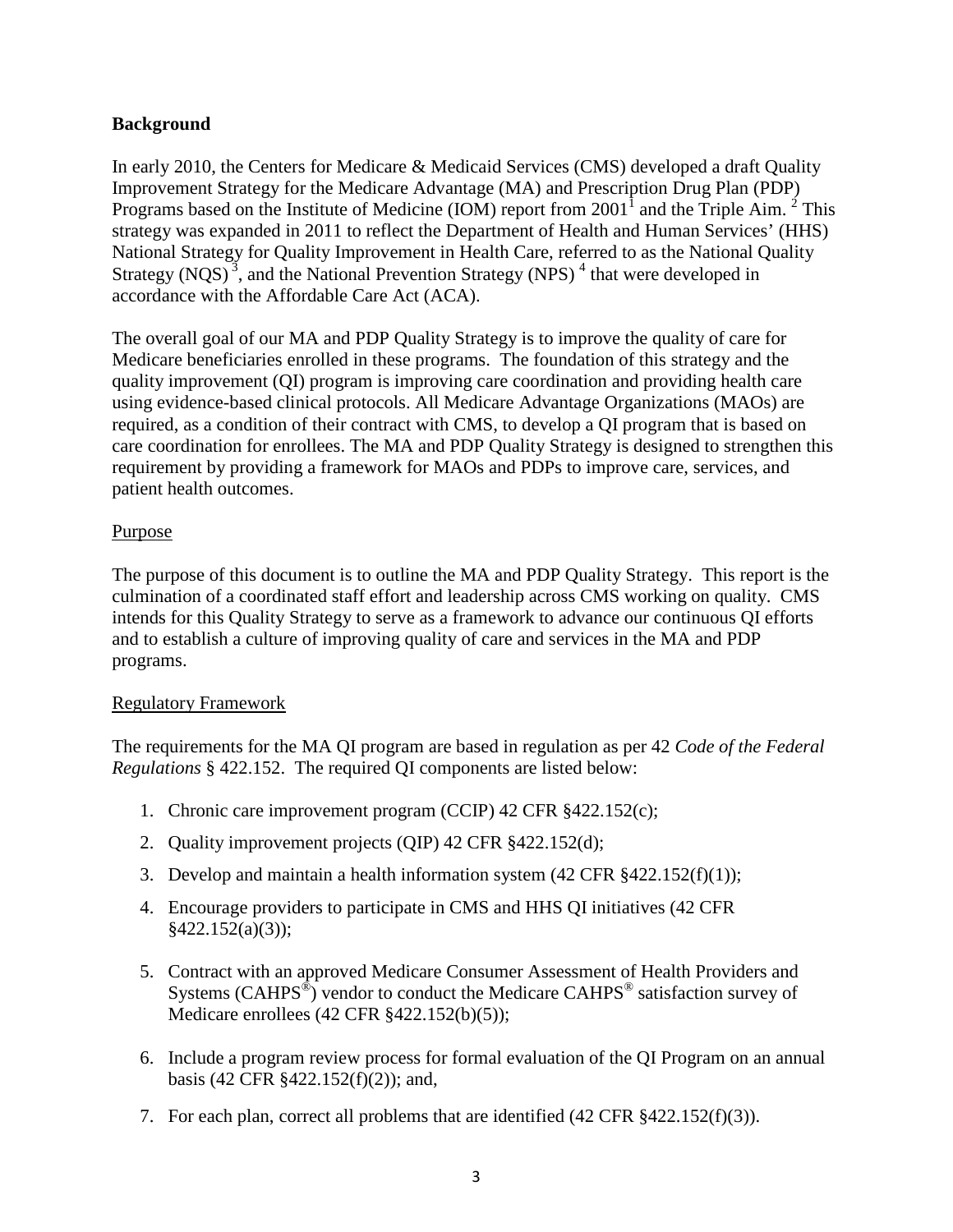At a minimum, all MAOs must have these seven elements in place as part of their QI Program. These requirements are also described in the recently updated Chapter 5 of the Medicare Managed Care Manual, available on the CMS website at <https://www.cms.gov/manuals/downloads/mc86c05.pdf>

The requirements for the PDP Quality Assurance program are based in regulation as per 42 *Code of the Federal Regulations* § 423.153(c). Each Part D plan sponsor must establish quality assurance (QA) measures and systems to reduce medication errors and adverse drug interactions and improve medication use. The Part D sponsor's comprehensive quality assurances system will ensure enrollees receive access to high quality prescription drug coverage. As a result, the Part D sponsor's QA measures and systems minimally include:

- 1. Representation that the Part D sponsor requires network providers to comply with minimum standards for pharmacy practice as established by the States. (42 CFR  $§423.153(c)(1))$
- 2. Concurrent drug utilization review (DUR) systems, policies and procedures (42 CFR §423.153(c)(2))
- 3. Retrospective DUR systems, policies and procedures. (42 CFR §423.153(c)(3))
- 4. Internal medication error identification and reduction systems. (42 CFR §423.153(c)(4))
- 5. Provision of information to CMS regarding the plan sponsor's QA measures and systems, according to CMS-specified guidelines.  $(42 \text{ CFR } \text{\&} 423.153(c)(5))$

These requirements are further described in Chapter 7 of the Prescription Drug Benefit Manual, available on the CMS website at [http://www.cms.gov/Medicare/Prescription-Drug-](http://www.cms.gov/Medicare/Prescription-Drug-Coverage/PrescriptionDrugCovContra/PartDManuals.html)[Coverage/PrescriptionDrugCovContra/PartDManuals.html.](http://www.cms.gov/Medicare/Prescription-Drug-Coverage/PrescriptionDrugCovContra/PartDManuals.html)

## Quality Performance Measurement Framework

CMS believes that collection and public release of specific quality performance measures help ensure Medicare beneficiaries receive the highest quality health care and prescription drug services. Publicly available measures encourage Part C and D sponsors to improve the quality of services and to maximize their ratings in an effort to attract new enrollees through the competitive nature of these programs. To facilitate this process, CMS continuously reviews various data sources to refine and identify new performance measures.

After a comprehensive analysis of these various data streams, CMS has identified numerous key performance areas for evaluating health care and prescription drug coverage across the Part C and D programs. Some of these areas include customer service, complaints, appeals, health outcomes, and member satisfaction. While these measures are broad, elements of each can be integrated together to ensure beneficiaries receive superior services. As of 2012, Medicare Advantage contracts offering prescription drug coverage (MA-PDs) are currently rated on up to 50 quality and performance measures, while stand-alone Prescription Drug Plans (PDPs) are rated on up to 17 measures. These ratings are incorporated into the Medicare Plan Finder (MPF) tool at www.medicare.gov.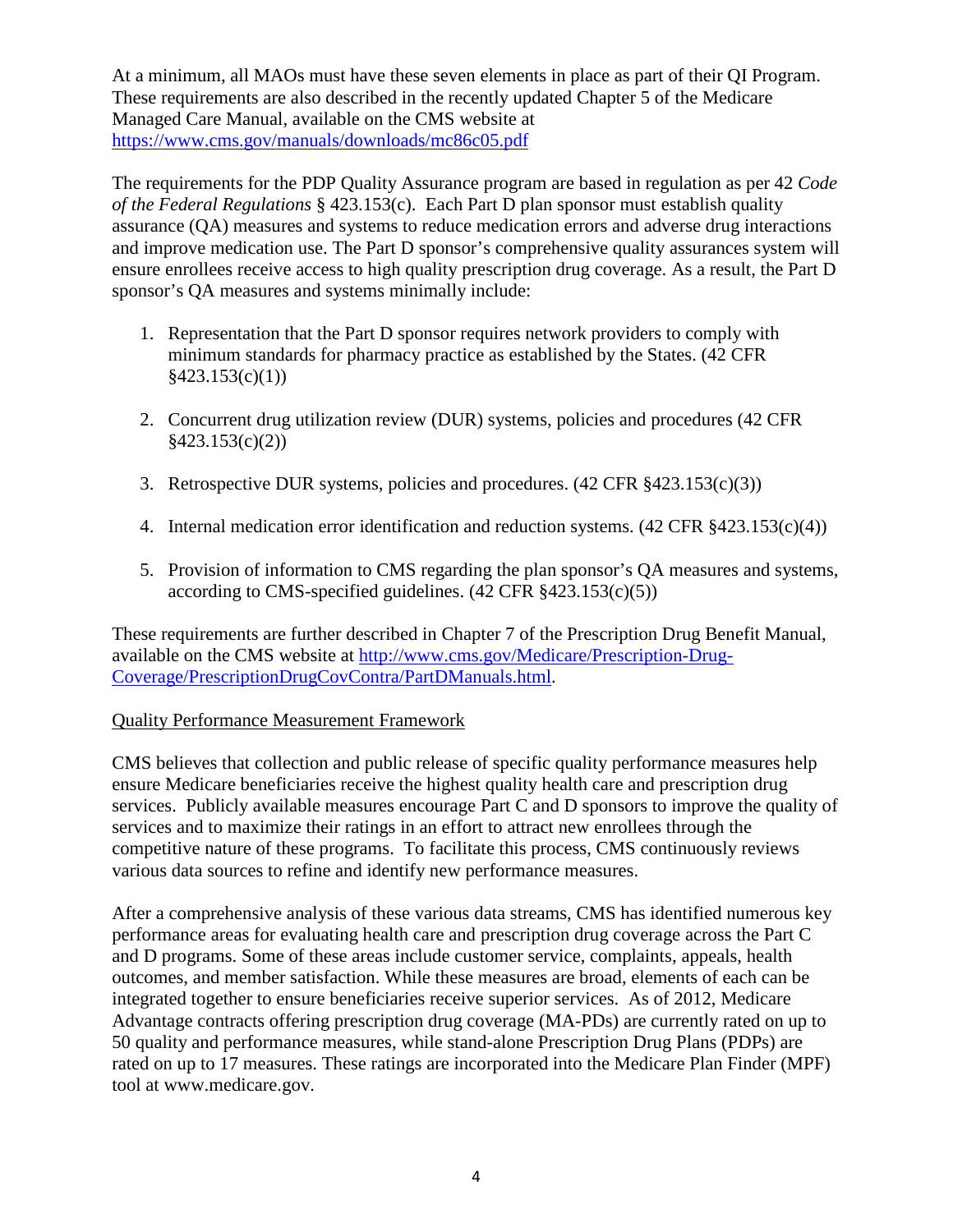The development of performance measures is a particularly dynamic process based upon the availability of new information. As continuing analyses are completed and show promise in improving the quality of drug coverage, additional measures will be incorporated to the existing inventory of measures. CMS is committed to working with external stakeholders, such as the National Committee for Quality Assurance (NCQA) and the Pharmacy Quality Alliance (PQA), to establish industry-wide strategies for measuring and reporting data that will help consumers make informed choices and appropriate healthcare decisions.

We continue to improve the Part C and D quality performance measurement system by increasing the focus on beneficiary outcomes, beneficiary satisfaction, population health, and efficiency of health care delivery. The 2012 Plan Ratings increase the emphasis on outcomes of care, weight clinical outcome measures and patient experience measures greater than process measures, and incorporate additional measures that are expected to improve the overall health of Medicare beneficiaries.

## Historical Perspective

In 1998, the IOM convened a panel of experts, the Committee on Quality of Health Care in America, to address the concerns of a health care system in need of major changes. One of the underlying principles for the committee was that Americans should receive care that is wellgrounded in science and meets their needs.<sup>1</sup> The IOM panel published a major report in 2001, *Crossing the Quality Chasm,* that continues to serve as a driving force for health care systems to provide the best quality of care to our patients.<sup>1</sup> The committee identified six aims for improvement. Based on these six aims, the committee noted that health care should be characterized as follows:

- (1) Safe--without injuries from care that should be helping the patient;
- (2) Effective--care and services should be based on the current accepted scientific knowledge;
- (3) Patient-centered--care should be responsive and provided in a respectful manner;
- (4) Timely--prevent harmful delays in receiving and providing care;
- (5) Efficient--prevent waste; and
- (6) Equitable--care received should not vary in quality based on geographic location, or patient characteristics such as socioeconomic status, race or ethnicity.<sup>1</sup>

In 2008, Dr. Don Berwick and colleagues published an article entitled *The Triple Aim: Care,*  Health, and Cost.<sup>2</sup> These authors recommended that improvements to the health care system require addressing simultaneously improving the care experience, population health and decreasing the cost of care.<sup>2</sup>

In 2010, CMS developed the MA and PDP Quality Strategy based on the recommendations from the 2001 IOM Report and the Triple Aim. One of the underlying principles is the IOM's definition of quality: *"Quality is the degree to which health services for the individuals and population increase the likelihood of desired health outcomes and are consistent with the current professional knowledge."*1, 5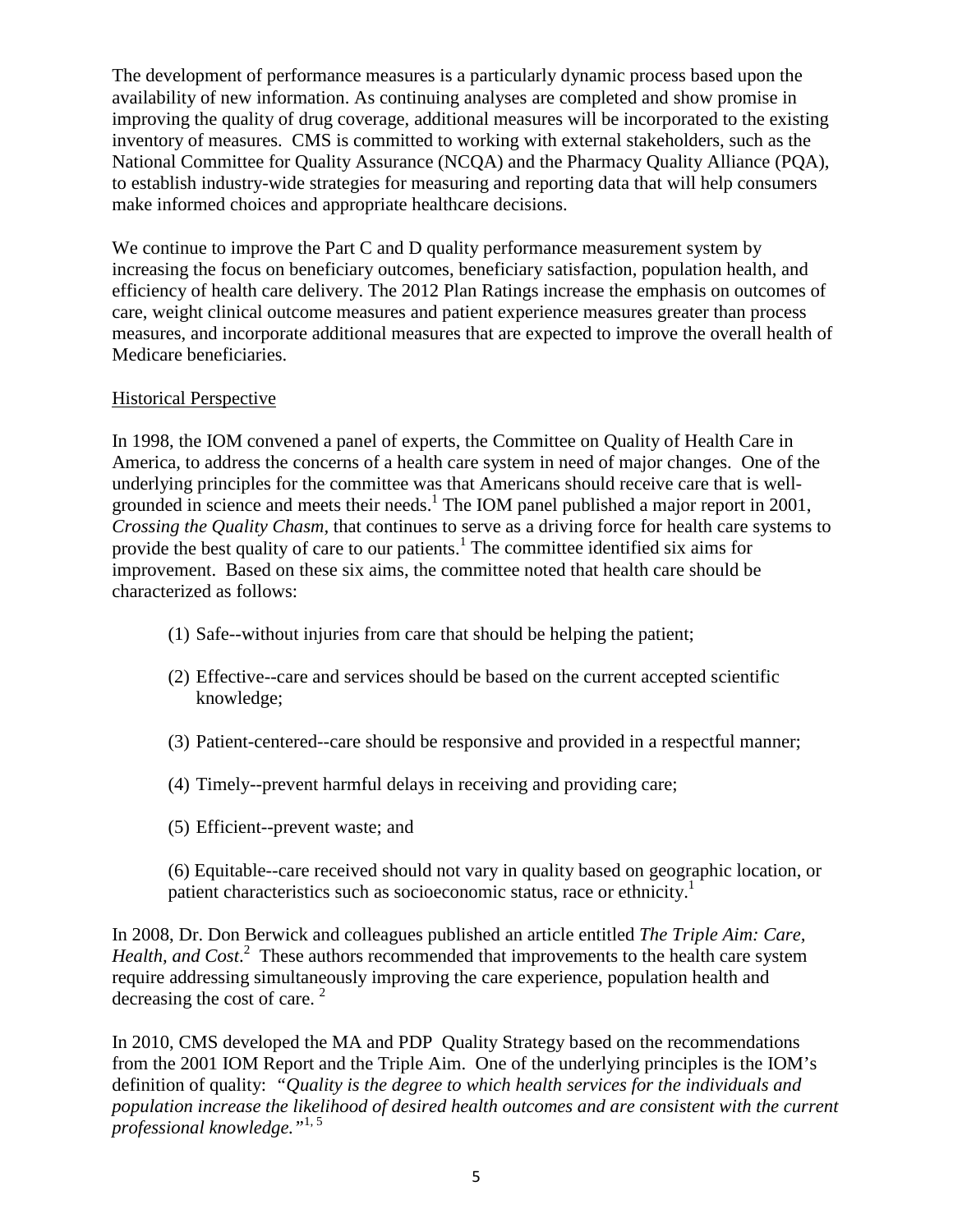## **Medicare Advantage Quality Improvement Program**

CMS designed the MA and PDP Quality Strategy and QI definition to embrace the IOM definition. Figure 1 illustrates the components of the QI program that contribute to the quality of care for our Medicare beneficiaries enrolled in the MA and PDP programs.

This schematic represents many of the elements related to quality but is not all inclusive. Our QI program is not limited only to the areas identified in Figure 1. However, many of the areas presented in Figure 1 reflect CMS' goals and the underlying principles of our new Quality Strategy that are built on achieving better care, affordability and better health.



## **Figure 1: Defining Quality**

## **The QI Program Domains**

As part of the process for aligning with the NQS and the NPS, CMS identified seven (7) domains that would be used for building on the definitions of quality and supporting the requirements of the QI program. These domains also include sub-domains that assist in further defining and operationalizing the domains and ultimately our MA and PDP Quality Strategy. Table 1 summarizes the domains and sub-domains. Also included in Table 1 are examples of the types of efforts that could be implemented to address each domain and its corresponding sub-domain.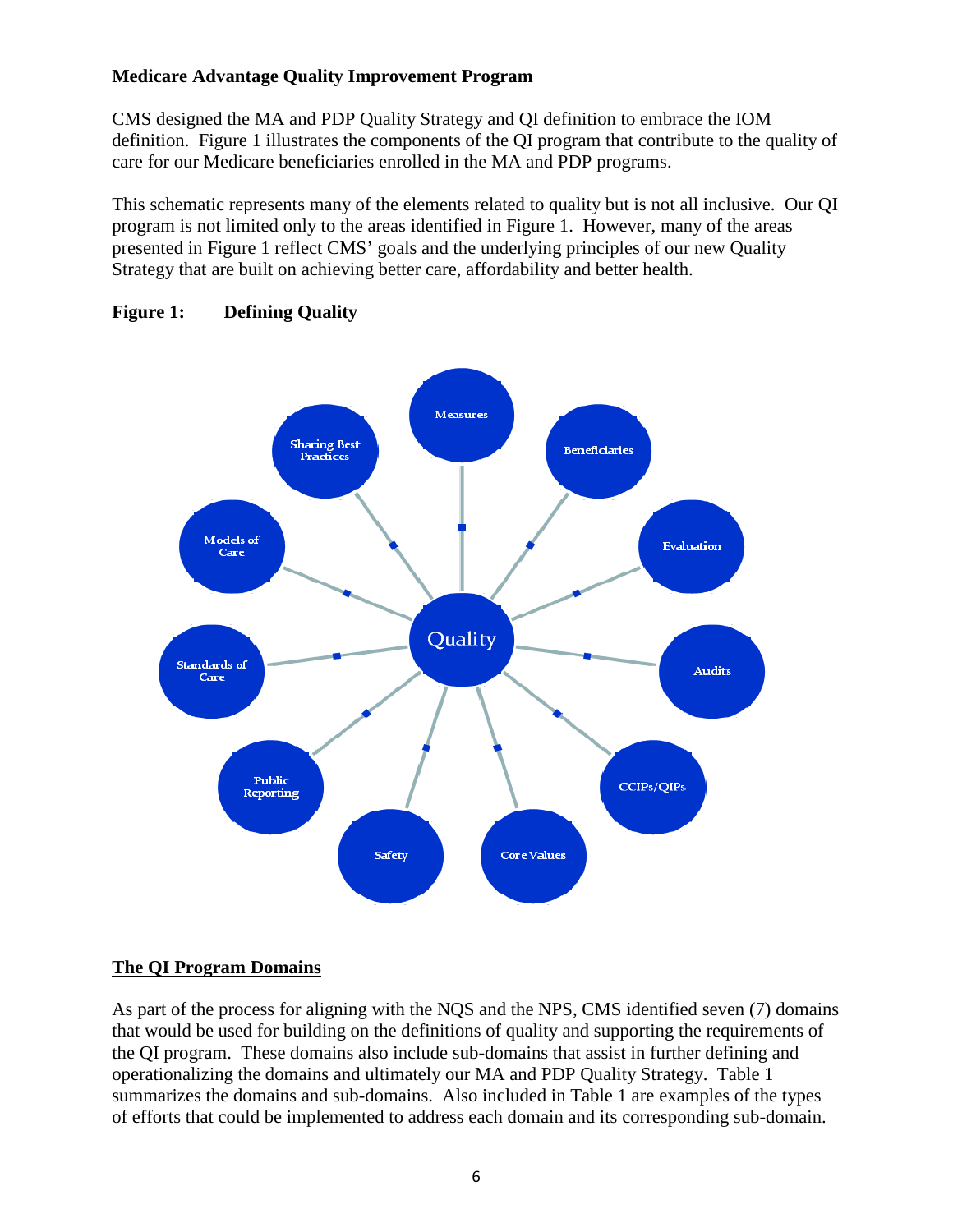| Table 1:                                                                                                                                                                        |                                                                                                         | <b>Medicare Advantage Quality Improvement Program Domains</b>                     |                                                                                                                                        |                                                                                                                                                |                                                                                                         |                                                                                                                                                                |
|---------------------------------------------------------------------------------------------------------------------------------------------------------------------------------|---------------------------------------------------------------------------------------------------------|-----------------------------------------------------------------------------------|----------------------------------------------------------------------------------------------------------------------------------------|------------------------------------------------------------------------------------------------------------------------------------------------|---------------------------------------------------------------------------------------------------------|----------------------------------------------------------------------------------------------------------------------------------------------------------------|
| <b>Safer Patient</b><br><u>Care</u>                                                                                                                                             | <b>Patient Centered</b><br><u>Care</u>                                                                  | <b>Effective Care</b><br><b>Coordination</b>                                      | <b>Effective</b><br><b>Prevention</b><br>$\underline{\&}$<br>Treatment                                                                 | <b>Promotion of</b><br><b>Healthy Living</b>                                                                                                   | <b>Effective</b><br><b>Communication</b>                                                                | <b>Improving</b><br><b>Affordability</b>                                                                                                                       |
| Reduce the risk of<br>negative outcomes<br>from errors in care<br>delivery                                                                                                      | Improve health<br>outcomes through<br>partnerships among<br>providers, patients, and<br><b>families</b> | Improve efforts to result<br>in seamless care<br>coordination                     | Improve the<br>prevention and<br>treatment of the<br>most common<br>chronic<br>conditions and<br>leading causes<br>of mortality        | Promote healthy<br>lifestyles through<br>community<br>partnerships, patient<br>education, and the<br>adoption of national<br>standards of care | Incorporate<br>technology to promote<br>communication<br>among health care<br>providers                 | Reduce healthcare<br>costs in conjunction<br>with the promotion of<br>quality care                                                                             |
| <b>Medication</b><br><b>Events</b>                                                                                                                                              | <b>Cultural</b><br>Competency                                                                           | Care<br><b>Management</b>                                                         | <b>Current</b><br>Quality<br><b>Initiatives</b>                                                                                        | <b>Evidence Based</b><br><b>Medicine</b>                                                                                                       | <b>Electronic</b><br><b>Health Records</b>                                                              | <b>Utilization of</b><br>Products &<br><b>Services</b>                                                                                                         |
| • Reconciliation<br>• Use of high risk<br>medications<br>• Persistent<br>medications<br>• Drug-disease<br>interactions<br>• Drug-drug<br>interactions<br>• Medication<br>errors | • Language<br>diversity<br>• Patient<br>educational level<br>• Religious beliefs<br>• Socioeconomic     | • Case<br>management<br>• Complex care<br>management<br>• Concurrent<br>review    | • Vaccines<br>• Smoking<br>cessation<br>• Weight<br>management                                                                         | • National<br>treatment<br>guidelines<br>• Standards of<br>practice                                                                            | • Provider<br>network<br>• Interoperability<br>• Patient portal<br>• Health<br>information<br>exchanges | • Decrease<br>duplication of<br>services<br>• Appropriate<br>coverage<br>• Network<br>adequacy                                                                 |
| <b>Health Care</b><br><b>Associated</b><br><b>Infections</b>                                                                                                                    | <b>Decision-Making</b><br>Partnership                                                                   | <b>Effective</b><br><b>Discharge</b><br><b>Planning</b>                           | Early<br>Detection &<br><b>Intervention</b>                                                                                            | <b>Clinical</b><br><b>Preventive</b><br><b>Services</b>                                                                                        | e-Prescribing                                                                                           | <b>Payment</b> and<br><b>Service Models</b>                                                                                                                    |
| • Minimize<br>infection<br>incidence and<br>severity<br>• Provider<br>education<br>• Infection control                                                                          | • Patient and care<br>taker interaction<br>with providers<br>• Treatment<br>options<br>• Communication  | • Seamless care<br>transition<br>• All-cause<br>readmissions                      | • Annual<br>physical<br>examinations<br>$\bullet$ At-risk<br>screenings<br>• Cancer<br>screenings<br>• Other<br>preventive<br>services | • Weight<br>management<br>• Health and<br>wellness<br>screenings and<br>education<br>• Environmental<br>factors                                | • Safety and<br>accuracy<br>• Reduce<br>redundancy<br>• Improve<br>timeliness                           | • Access to all<br>therapeutic<br>modalities<br>• Alignment of<br>benefits<br>• Payment<br>reform<br>• Hierarchical<br>Condition<br>Categories (HCC)<br>coding |
| <b>Other</b><br>Preventable<br><b>Conditions</b>                                                                                                                                | <b>Integrated Care</b><br><b>Delivery</b>                                                               | <b>Multidisciplinary</b><br><b>Coordination</b>                                   | Appropriate<br><b>Treatment</b><br><b>Modalities</b>                                                                                   | <b>Education &amp;</b><br><b>Counseling for</b><br><b>Risk Behaviors</b>                                                                       | <b>Telemedicine</b>                                                                                     | <b>Administrative</b><br><b>Simplification</b>                                                                                                                 |
| • Inpatient falls<br>• Pressure ulcers<br>• Sentinel events<br>• Non-compliance<br>with standards of                                                                            | • Patients' needs<br>• Living<br>arrangements<br>• Care giver issues<br>• Community                     | • All-cause<br>readmissions<br>• All providers<br>• Need for special<br>equipment | • Evidence<br>based<br>medicine<br>• Standards<br>of practice                                                                          | • Alcohol and<br>drug use<br>• Abuse and<br>neglect                                                                                            | • Specialty care<br>• Access<br>• Efficiency                                                            | • Grievances<br>• Appeals<br>• Organizational<br>determinations<br>$\bullet$ Pre-                                                                              |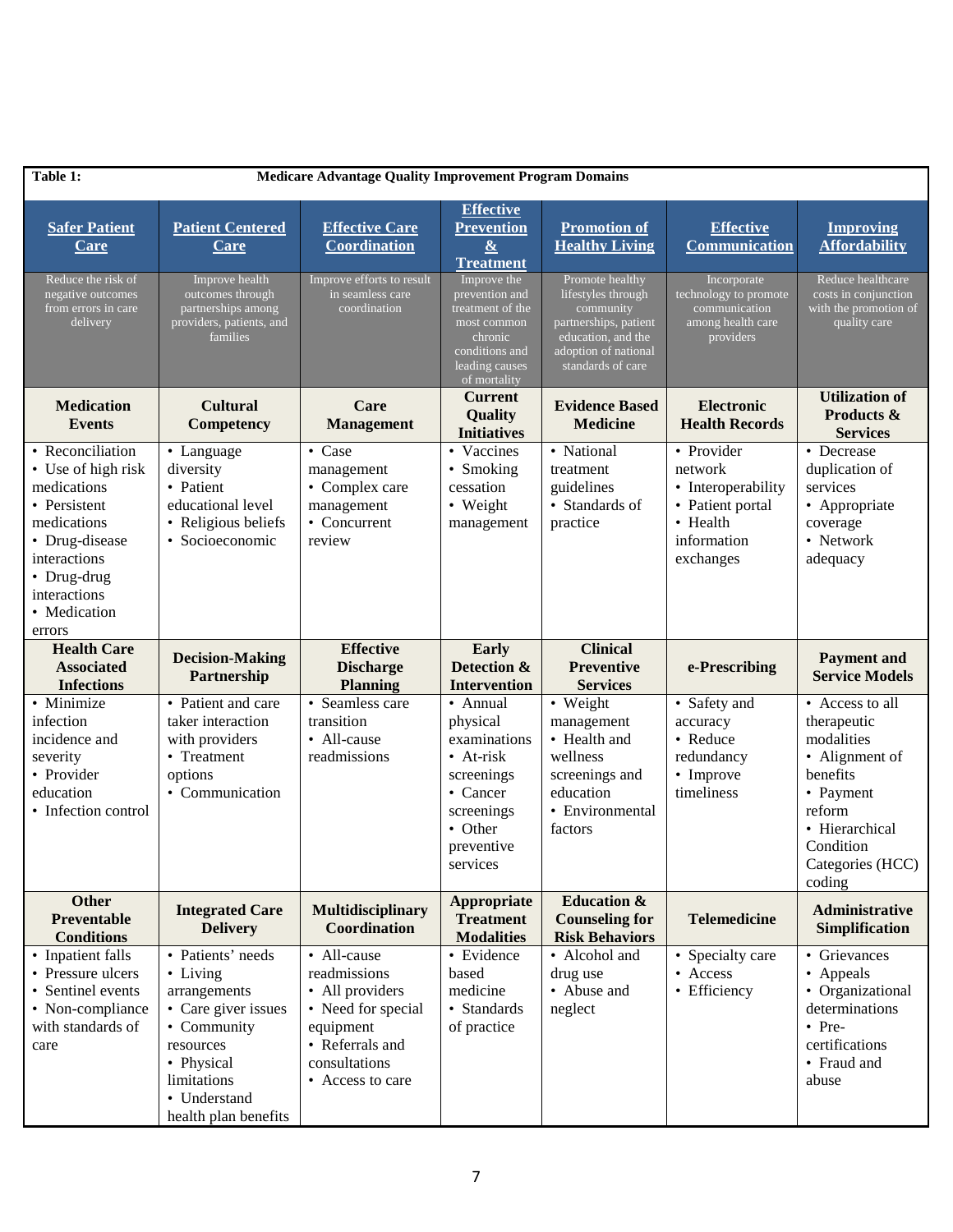## **The MA and PDP Quality Strategy**

As mentioned previously, the MA and PDP Quality Strategy is built on the framework of the 2001 IOM Report as well as the Triple Aim and also aligns with the current NQS and the NPS. This Quality Strategy includes a vision, mission, five core values and six goals outlined below. We expect MAOs and PDPs to model their QI program and strategy in a similar manner.

## **Vision**

To ensure that Medicare beneficiaries enrolled in MAOs and/or PDPs receive efficient, high quality care and services every time.

## **Mission**

To lead and develop the infrastructure, tools, and performance measures for MAOs to provide integrated coordinated care and for PDPs to provide the best services for every beneficiary across all plan types.

## **Core Values**

The MA and PDP Quality Strategy is comprised of five Core Values: (1) Robust; (2) Consumer Friendly; (3) Comparable; (4) Comprehensive; and (5) Transparent. Table 2 includes each Core Value along with its definition. Figure 2 shows how the Core Values work together to support the Quality Strategy and ultimately the MA and PDP programs. The five Core Values in concert will:

- Drive the quality and the QI initiative;
- Apply to all plans regardless of size;
- Empower the organization to change or act;
- Align with other CMS health care and quality initiatives; and,
- Embrace the IOM recommendations, the Triple Aim*,* NQS and NPS.

## **Table 2: MA and PDP Quality Strategy Core Values**

| <b>Core Value</b> | <b>Definition</b>                                                    |  |  |  |
|-------------------|----------------------------------------------------------------------|--|--|--|
| Robust            | Developed on a framework of evidence-based health care practices     |  |  |  |
|                   | and valid and reliable performance measures.                         |  |  |  |
| Consumer friendly | Designed to be transparent, easily understood, improve beneficiary   |  |  |  |
|                   | decision making, and focus on issues most important to consumers.    |  |  |  |
| Comparable        | Established measures across all of the plans and applied best        |  |  |  |
|                   | practices in health care for any of the CMS Medicare initiatives.    |  |  |  |
| Comprehensive     | Designed to assess, develop and implement the best possible          |  |  |  |
|                   | standards of care to ensure that the health care systems deliver the |  |  |  |
|                   | highest quality of care across all plan types.                       |  |  |  |
| Transparent       | Poised to promote openness among our stakeholders and partners in    |  |  |  |
|                   | all of our quality improvement programs, communications, and         |  |  |  |
|                   | initiatives.                                                         |  |  |  |
|                   |                                                                      |  |  |  |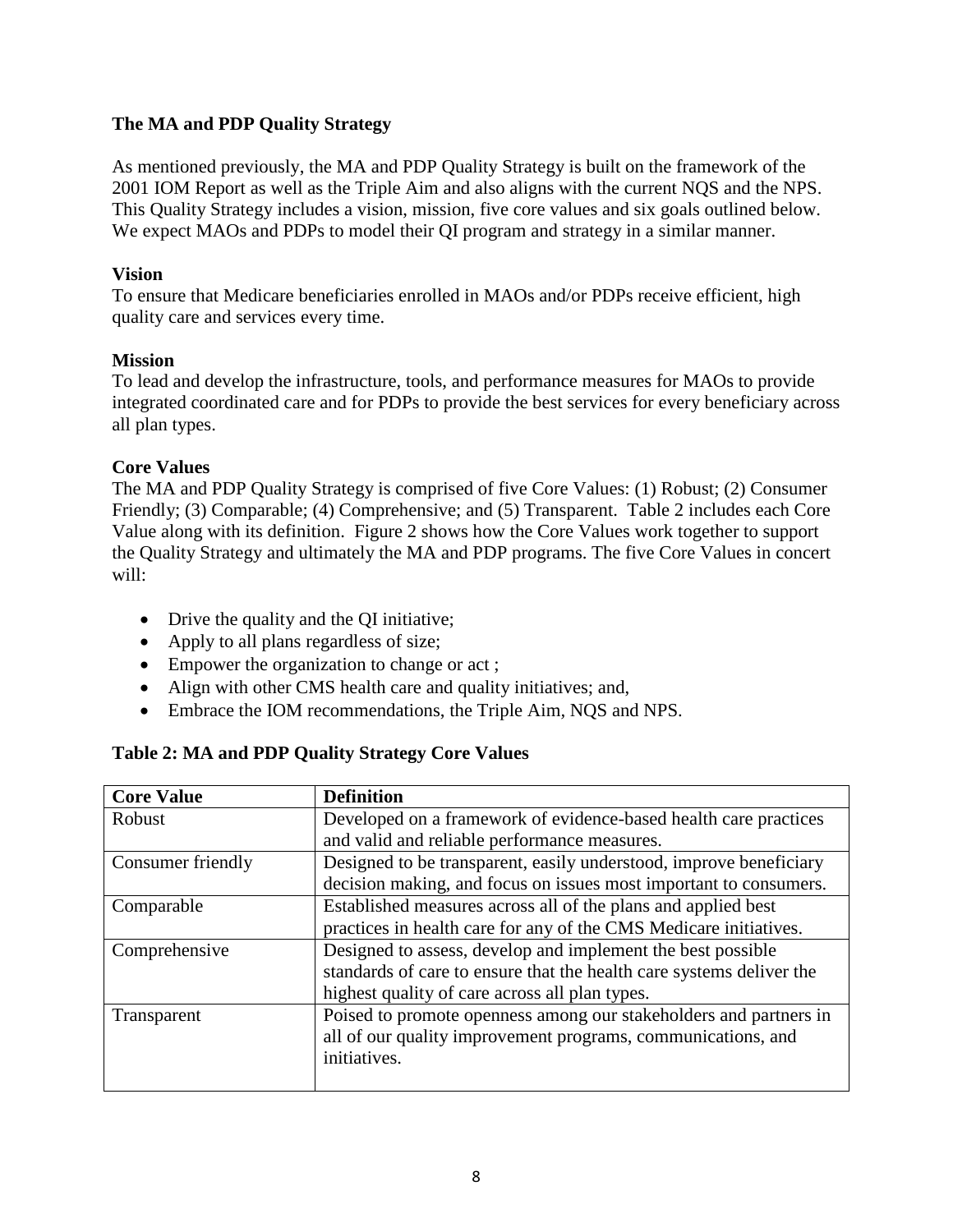



## **Goals**

The six MA and PDP QI goals are described below. The first three goals include an "A" and "B" version to ensure relevance to both the MA and PDP programs, respectively. Goals 4 through 6 address both programs within a single description.

Goals 1A and 1B: Build Solid and Dedicated Medicare Leadership and Infrastructure

**Goal 1A:** To build solid and dedicated Medicare leadership and infrastructure devoted to ensuring that MAOs provide high quality comprehensive coordinated healthcare to all enrollees across all plans.

**Goal 1B:** To build solid and dedicated Medicare leadership and infrastructure devoted to ensuring that PDPs provide high quality prescription drug benefit coverage to all enrollees across all plans.

The focus of Goals 1A and 1B is to drive the QI program by ensuring that there are both Central Office and Regional Office (RO) staff and senior leaders within the MA and PDP program at CMS who have QI expertise. In addition to ensuring that QI expertise exists across all areas of the MA and PDP programs, developing this solid infrastructure includes but is not limited to: (1) expanding our relationship with the Quality Improvement Organizations (QIOs) to improve care and provide technical assistance (TA) to the health plans; and (2) emphasizing that CMS expects the MAOs and PDPs to achieve demonstrable results on the QI program requirements and quality measures. Examples of these QI program assessment measures include: (1) Healthcare Effectiveness Data and Information Set ( $HEDIS^{\circledcirc}$ ); (2) CAHPS<sup> $\circledcirc$ </sup>; (3) Health Outcomes Survey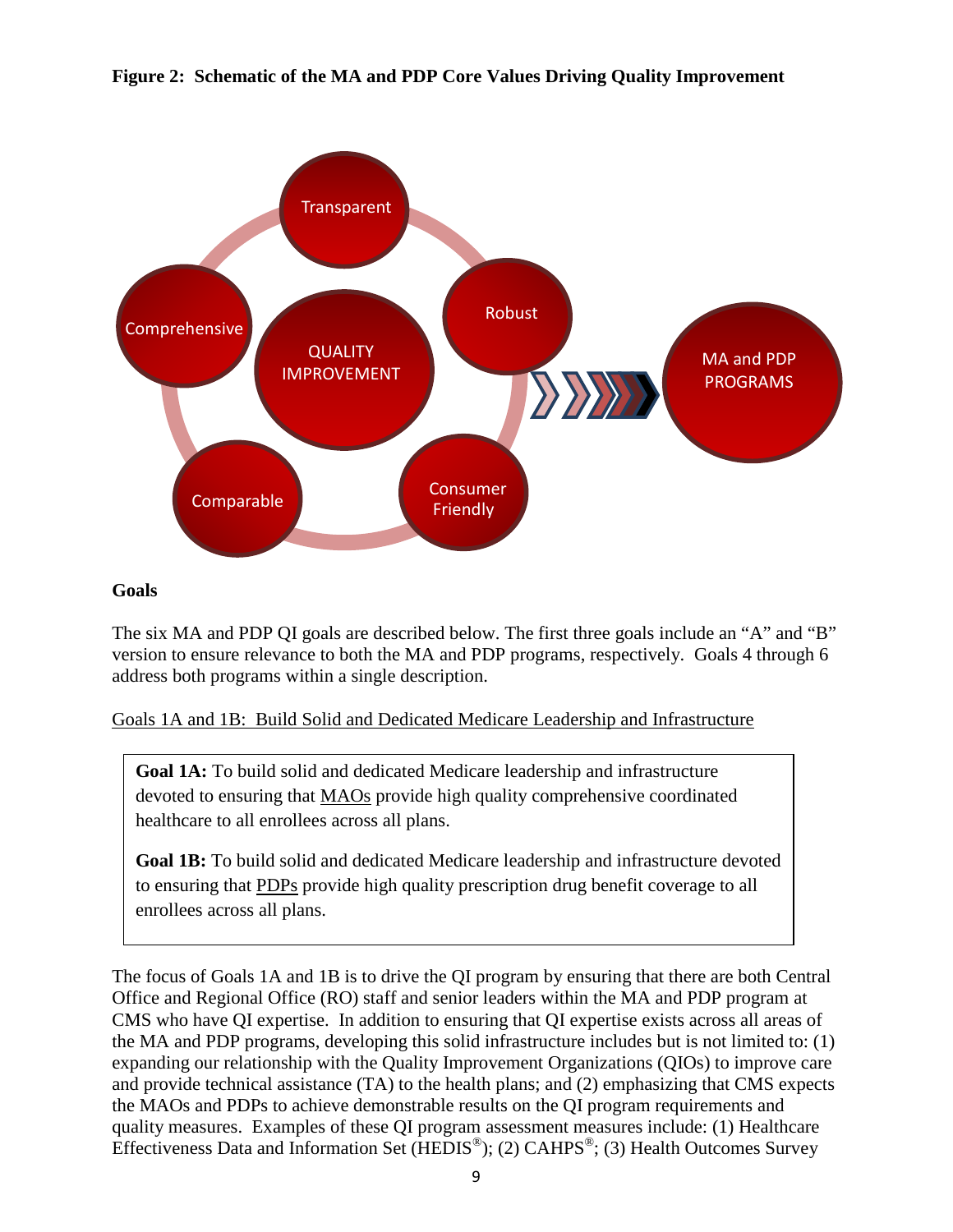(HOS); (4) other performance measures; (5) patient safety measures; (6) models of care (MOC) for Special Needs Plans (SNPs); (7) CCIPs; and (8) QIPs.

Under Goals 1A and 1B, one of the major areas of focus is training for the RO Account Managers (AMs) who work directly with the MAOs on a regular basis. Since the proposed QI Program will expand the roles and responsibilities for AMs, training is critical to ensuring that the AMs have the knowledge, skills, and the tools to be successful in this expanded role.

Goals 2A and 2B: Foster Communications and Partnerships Across All Levels of Government

**Goal 2A:** To foster communication and partnerships across all levels of government to ensure quality integrated healthcare services are provided to Medicare beneficiaries enrolled in MAOs.

**Goal 2B:** To foster communication and partnerships across all levels of government to ensure quality prescription drug coverage is provided to Medicare beneficiaries enrolled in PDPs.

Goals 2A and 2B address the need for improving communications with all of our stakeholders on the QI program. These goals emphasize improving and expanding CMS' use of social media, websites, newsletters and other communication tools. Examples include re-designing the SNP Quality website and launching a new MA quality website. As part of this effort, we established a CMS mailbox for inquiries related to the requirements of the QI program and the Quality Strategy.

Goals 3A and 3B: Lead the Health Care Industry in Providing Cutting Edge, Integrated Coordinated Care

**Goal 3A:** To ensure that MAOs lead the healthcare industry in providing cutting edge, integrated coordinated care for our beneficiaries across all plans.

**Goal 3B:** To ensure that **PDPs** lead the healthcare industry in providing quality prescription drug coverage and programs for our beneficiaries across all plans.

One way to address these goals is through developing and implementing the CCIPs and QIPs. The 2012 CCIP and QIP submissions require all MAOs to address quality of care related to specific national health initiatives. For example, all MAOs are required to develop CCIPs to decrease cardiovascular disease. This requirement supports the national HHS and CMS "Million Hearts" Campaign to reduce the risk of heart disease in persons who are healthy with no signs of disease and to decrease future deterioration and adverse events in patients who already have some form of heart disease or stroke. Similarly, all MAOs are required to develop a QIP to decrease plan all-cause hospital readmissions. These QIPs will support the CMS Partnerships for Patients Initiative to improve health care quality in Medicare as mandated in the ACA.

CMS will continue to work with subject matter experts in other federal agencies, academia and the private sector to assist MAOs and PDPs in identifying cutting edge knowledge and skills for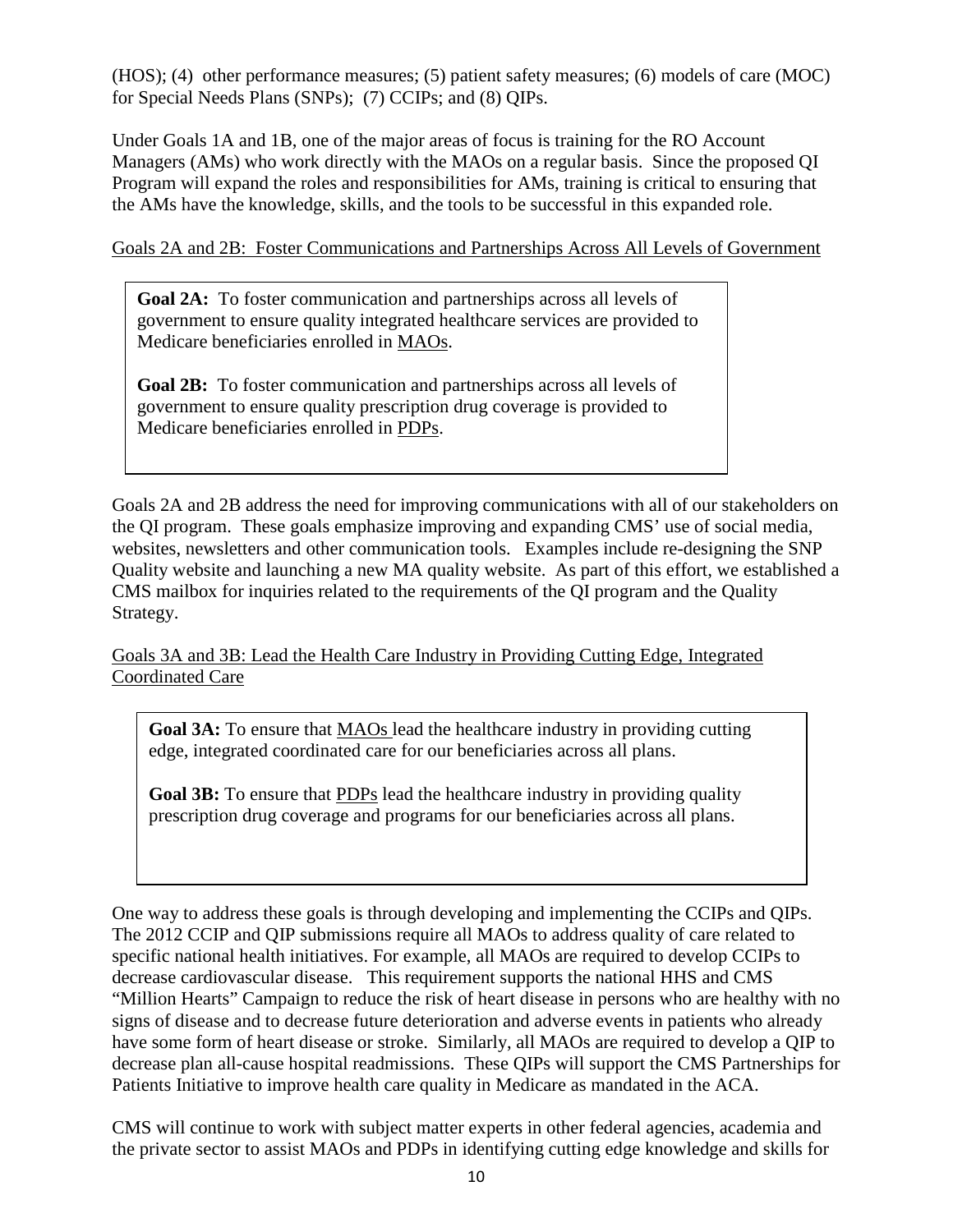QI, care coordination, and other focus areas for the QI program. CMS intends to continue our initiatives with the QIOs and the CMS Office of Clinical Standards and Quality and to expand these efforts as they relate to the MA and PDP programs. These are simply a few of the areas that CMS will address as we implement Goals 3A and 3B.

Goal 4: Monitor and Assess the Quality of Health Care Services

**Goal 4:** To monitor and assess the quality of health care services in MAOs and Part D sponsors.

Under Goal 4, CMS intends to emphasize enhanced monitoring and assessment of the QI Program. For example, CMS is already conducting site reviews for a sample of SNPs following the implementation of their new MOCs. CMS is also expanding the roles of the Regional Office AMs in their day-to-day monitoring of the MA plans. CMS is exploring the use of a dashboard for the QI program to assist in the monitoring of progress on the quality metrics, quality of care indicators, and safe utilization of drugs for Medicare beneficiaries.

Goal 5: Provide Incentives for Improving and/or Excelling on Quality Assessments

**Goal 5:** To provide incentives for MAOs and for Part D sponsors for improving and/or excelling on quality assessments.

CMS understands that there are MAOs and Part D sponsors that are striving towards excellence in quality and QI and recognizing these efforts is a priority under Goal 5. We are also building incentives into the MA and PDP programs through the Quality Bonus Payment demonstration. For example, plans with a higher star rating earn a greater bonus and certain flexibilities (e.g., the ability to enroll continuously throughout the year). CMS expects to identify best practices across the MA and PDP programs and to find ways to recognize outstanding evidence-based clinical care provided to our Medicare beneficiaries enrolled in these programs.

Goal 6: Improve Beneficiaries' Ability to Use Quality Measures to Evaluate and Compare Health Plans and Services

**Goal 6:** To improve beneficiaries' ability to evaluate and compare MAOs and Part D sponsors on quality measures.

Finally, given the emphasis on patient-centered care in the ACA, the NQS, Triple Aim, and the IOM report, we established Goal 6 to focus on tools that beneficiaries and their caregivers can use to compare MAOs such as the Medicare Plan Finder. Goal 6 places the emphasis of the QI program where it should be—on the patient. The patient or beneficiary is the center of care and he/she should be the primary focus of our QI program. CMS expects to work with beneficiaries, families and advocates to develop a better understanding of quality and what improved quality of care means for their health.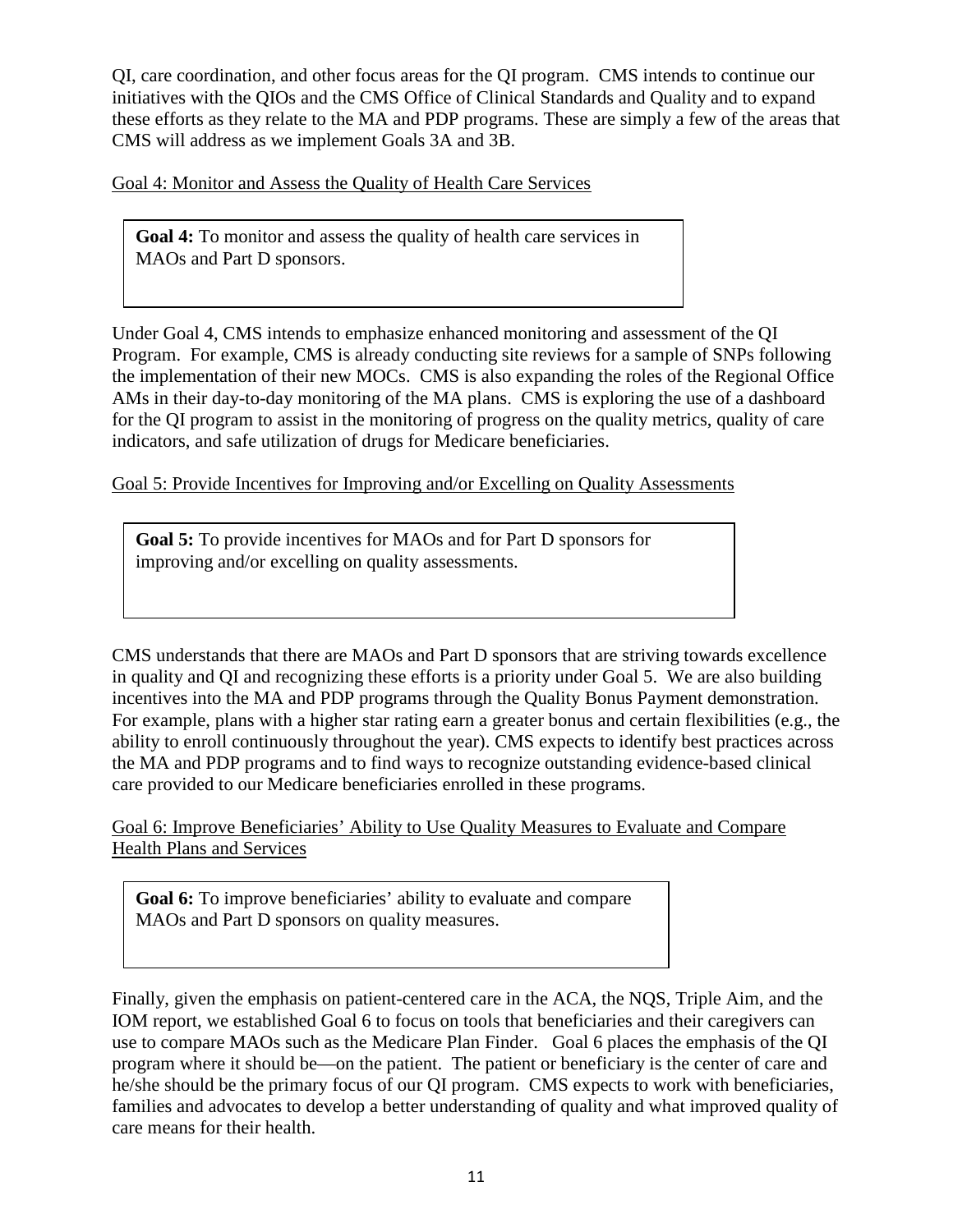## **Conclusion**

This report is the first step in implementing the MA and PDP Quality Strategy. CMS intends to develop guidance that will assist the MAOs and PDPs in revising their QI Programs so that they align with the NQS, NPS, and this Quality Strategy. CMS' on-going efforts will include developing: (1) an implementation strategy; and (2) metrics for monitoring the progress towards attaining the MA and PDP Quality Strategy goals. Finally, using this Quality Strategy as a framework, CMS will continue to identify areas for QI to improve the health and health outcomes for our beneficiaries enrolled in the MA and PDP programs.